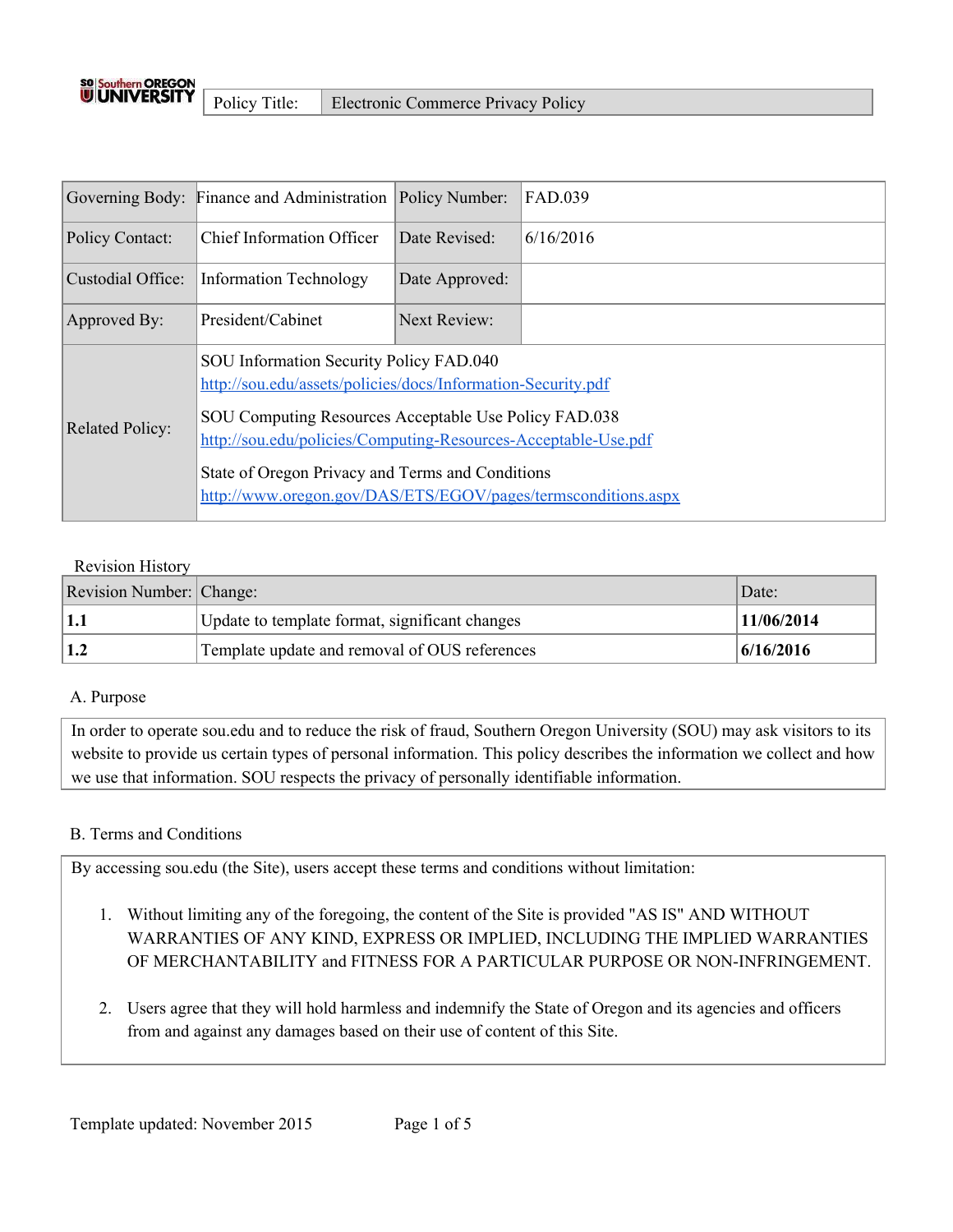### C. Privacy Statements

Sou.edu is owned and operated by Southern Oregon University (SOU). The privacy of our students, faculty, staff, and visitors on the Internet is of the utmost importance to us. Southern Oregon University does not sell or otherwise provide any information collected on the SOU web site to any external entity except as expressly stated on this site, or as otherwise required by law. SOU does not knowingly collect personal information from children under age 13. This policy is subject to compliance with the Federal Family Educational Rights and Privacy Act of 1974 (FERPA), revised Oregon statutes, and Oregon Administrative Rules. This privacy policy applies to the overall SOU web site and any information provided by users on this site. If any web sites within SOU differ from this policy, they will have their own privacy policy. Users should be sure to check other sites for their privacy policies.

### D. Links to Other Sites - A Disclaimer

This site has links to other web sites as a convenience to our customers. These include links to websites operated by other government agencies, nonprofit organizations and private businesses. When a user follows one of these links, they are no longer on this site and this Privacy Notice will not apply. When a user links to another web site, the user is subject to the privacy policy of that new site.

When a user follows a link to one of these sites neither the State of Oregon, nor any agency, officer, or employee of the State of Oregon warrants the accuracy, reliability or timeliness of any information published by these external sites, nor endorses any content, viewpoints, products, or services linked from these systems, and cannot be held liable for any losses caused by reliance on the accuracy, reliability or timeliness of their information. Portions of such information may be incorrect or not current. Any person or entity that relies on any information obtained from these systems does so at his or her own risk.

### E. Policy Statement

### **I. Information Collected**

### **Web Browser Information**

If a user browses or downloads information during a visit to this web site, we collect and store only the standard data collected by all web server software. That information is:

- 1. The Internet Protocol (IP) address used for the user's connection (but not their e-mail address). The IP address is a numerical identifier assigned either to a user's Internet service provider or directly to a user's computer. We use the Internet IP to respond to user browser requests. Example: 122.125.36.42;
- 2. The domain name assigned to a user's IP Address (if there is one). Example: somename.com;
- 3. The type of browser and operating system of the user. Example: Mozilla/4.0 (compatible; MSIE 4.01; Windows NT; IE4WDUS-1998101501);
- 4. The date and time the user visited this site;
- 5. The web pages or services the user accessed at this site; and
- 6. The web site the user visited prior to coming to this web site. (Note: this is included so that summary analysis can be done on how visitors get to our site, i.e., from a search engine, from a link on another site, etc.)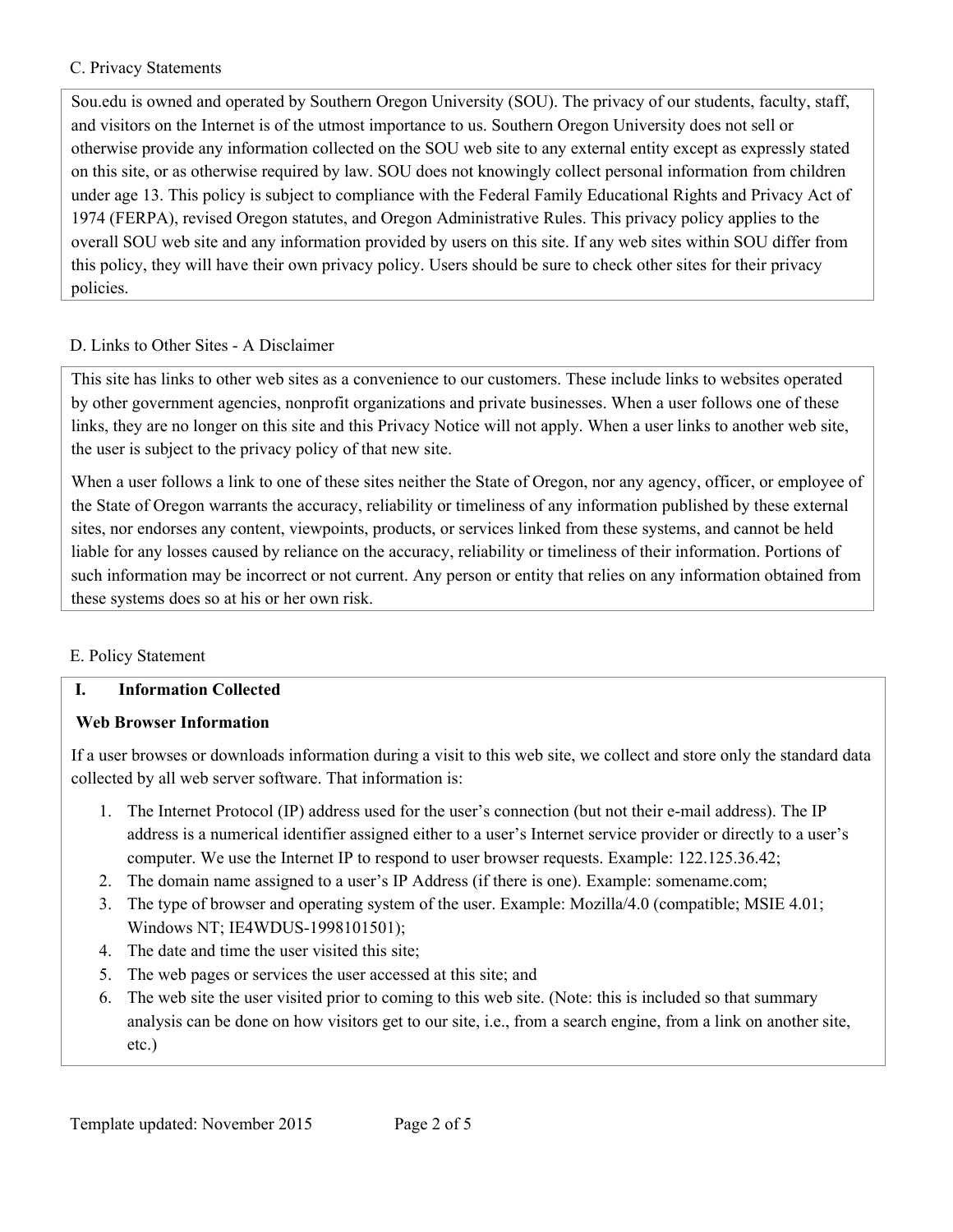For site security purposes and to ensure that this service remains available to all users, this site may monitor network traffic to identify unauthorized attempts to upload or change information, or otherwise cause damage. If security monitoring reveals evidence of possible abuse or criminal activity, system personnel may provide the results of such monitoring to appropriate officials. Except for authorized law enforcement investigations, no attempts are made to identify individual users or their usage habits. Unauthorized attempts to upload information or change information on this service are strictly prohibited and may be punishable under the state law and federal statutes including the Computer Fraud and Abuse Act of 1986 and the National Information Infrastructure Protection Act of 1996.

# **Web Browser Cookies**

A cookie is a small text file created by a web server and stored on a user's computer hard drive. Cookies save unique information that the web server can access while a user is browsing our web site. Typically, cookies save information such as site preferences, the date a user last looked at a specific page, or a random number used to identify a particular web session. Cookies help us measure how many visitors come to our Web site and how many of these visitors are new or returning.

Cookies placed on a user's computer by our web management tools are written so they can only be used by our web tools, and they only retrieve specific information. We do not gather information from the user, from other cookie files, or access any other information on a user's computer.

Most Web browsers allow a user to deny or accept the cookie feature (refer to a browser's help documentation for details). Users can control the use of cookies on their computer, and even eliminate them. However, eliminating cookie use may interfere with the function of some site services.

# **Email Information**

If a user sends us an electronic mail message with a question or comment that contains personally identifying information, we will only use the personally identifiable information to respond to the request and analyze trends. We may redirect a user's message to another government agency or person who is in a better position to answer their question. If a user provides us with their email address when they register as a customer or make a purchase from us, we may send the user notices of new events, products, and services. Users will be given the option to unsubscribe from any mailing lists to which they have been added.

# **Required Personal Information**

For some services available from our site, a login id and password is required (e.g., SISWeb - users must provide their Student ID number and Personal Identification Number). In order to make payments to SOU, a user must also provide credit card or bank account information. This required information is necessary for us to process transactions, issue a new PIN/password, protect users against credit card fraud, and to contact users should the need arise in administering their account.

# **Transactional Information**

When someone use our site for transactions such as making a donation, registering and paying for classes, purchasing tickets, or applying for admission to SOU, we ask for information related to each transaction such as the amount of the payment or donation, which events a user would like tickets to, the courses a user wishes to register for, or information needed for determining admission status. Information required from the user is the minimum data needed to successfully complete a web transaction. We retain this information for each transaction through the site.

## **II. Our Use and Disclosure of Information**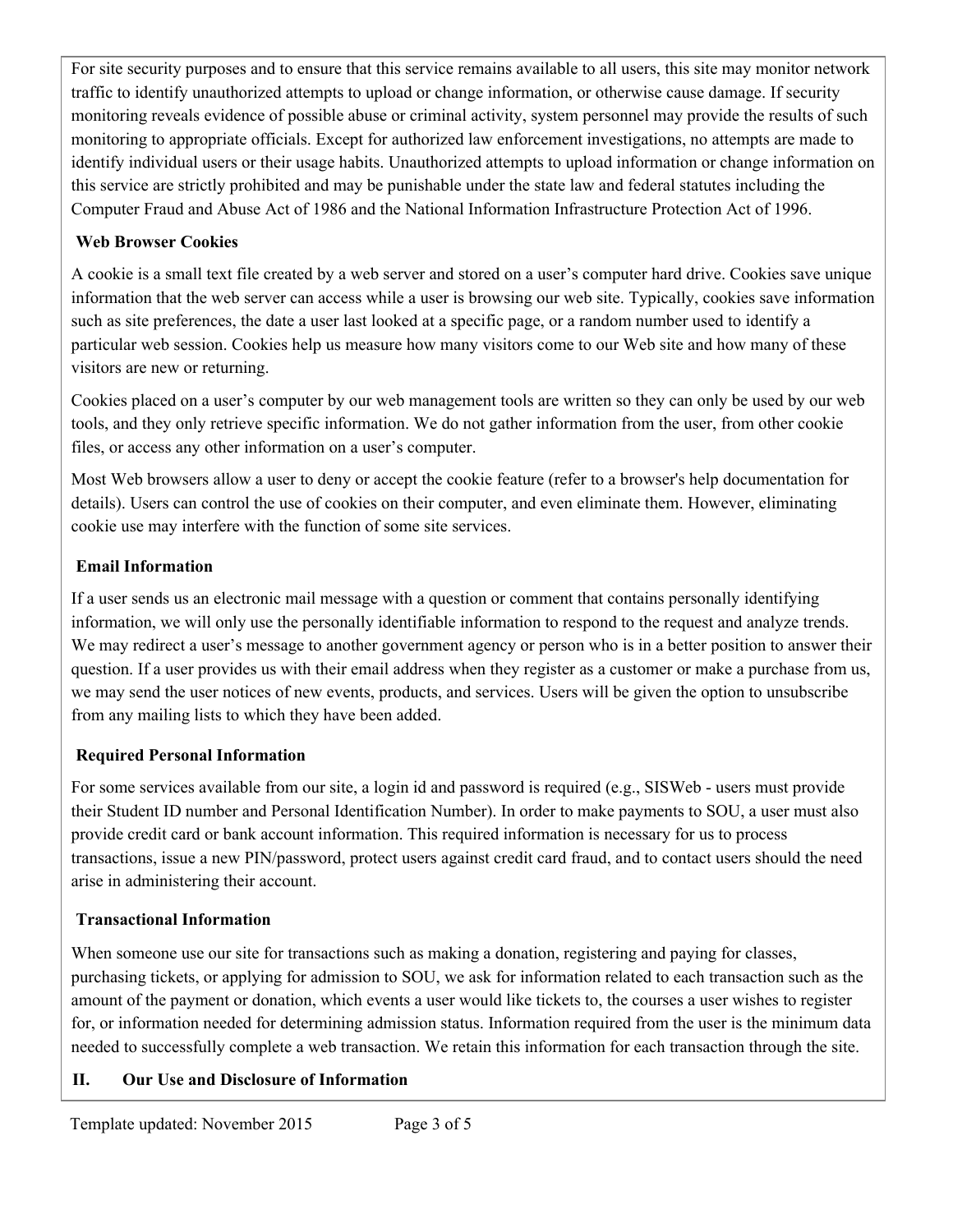## **Internal Use**

We use the information we collect about users in order to provide our services, process their transactions, and to provide customer service.

We give access to personally identifiable information about our web site users only to those SOU employees who need to know that information in order to provide products or services to our users.

### **Disclosure to Third Parties**

SOU will not sell, rent, or lease personally identifiable information to others. SOU will not share any personally identifiable information with third parties except in the limited circumstances described below, or with express permission (and to employees as described above), or to comply with applicable law. These third parties are limited by law or by contract from using the information for secondary purposes beyond the purposes for which the information is shared.

- We share information with organizations that help us process the transactions requested by users and to protect our customers' transactions from fraud.
- We disclose the information we collect to organizations that perform services on our behalf or to other financial institutions with whom we have joint service agreements (e.g., we disclose information to Rogue Community College so that Financial Aid eligibility can be determined when students attend both institutions). These organizations are subject to confidentiality agreements with us and other legal restrictions that prohibit using the information except to provide the specified related services, unless a user has affirmatively agreed or given prior permission for other uses.
- We disclose to cooperate in investigations of fraud or other illegal activity, or to conduct investigations of violations of our Acceptable Use Policy.
- We disclose information in response to a subpoena, warrant, court order, levy, attachment, order of a court-appointed receiver or other comparable legal process, including subpoenas from private parties in a civil action.
- We disclose information to a user's agent or legal representative (such as the holder of a power of attorney or a guardian).
- We share aggregated statistical data with our business partners or for public relations. For example, we may disclose that a specific percentage of our students are Oregon residents. However, this aggregated information is not tied to personally identifiable information.
- We share information with third parties, in compliance with the Federal Family Educational Rights and Privacy Act of 1974 (FERPA), when required by the Oregon Public Records Act.

### **Internet Address Information**

We use IP addresses, browser types, and access times to analyze trends, administer the site, improve site performance, gather broad demographic information for aggregate use, and to conduct investigations on fraud, illegal activity, and other violations of our Acceptable Use Policy.

We do not track individual user navigation choices. We do, however, summarize the information listed above to determine:

- What organizations are our most frequent users to better target our content for the audience
- What browsers are being used on our site to determine what techniques we should use to develop pages that will work with different browser
- How often our pages are being visited